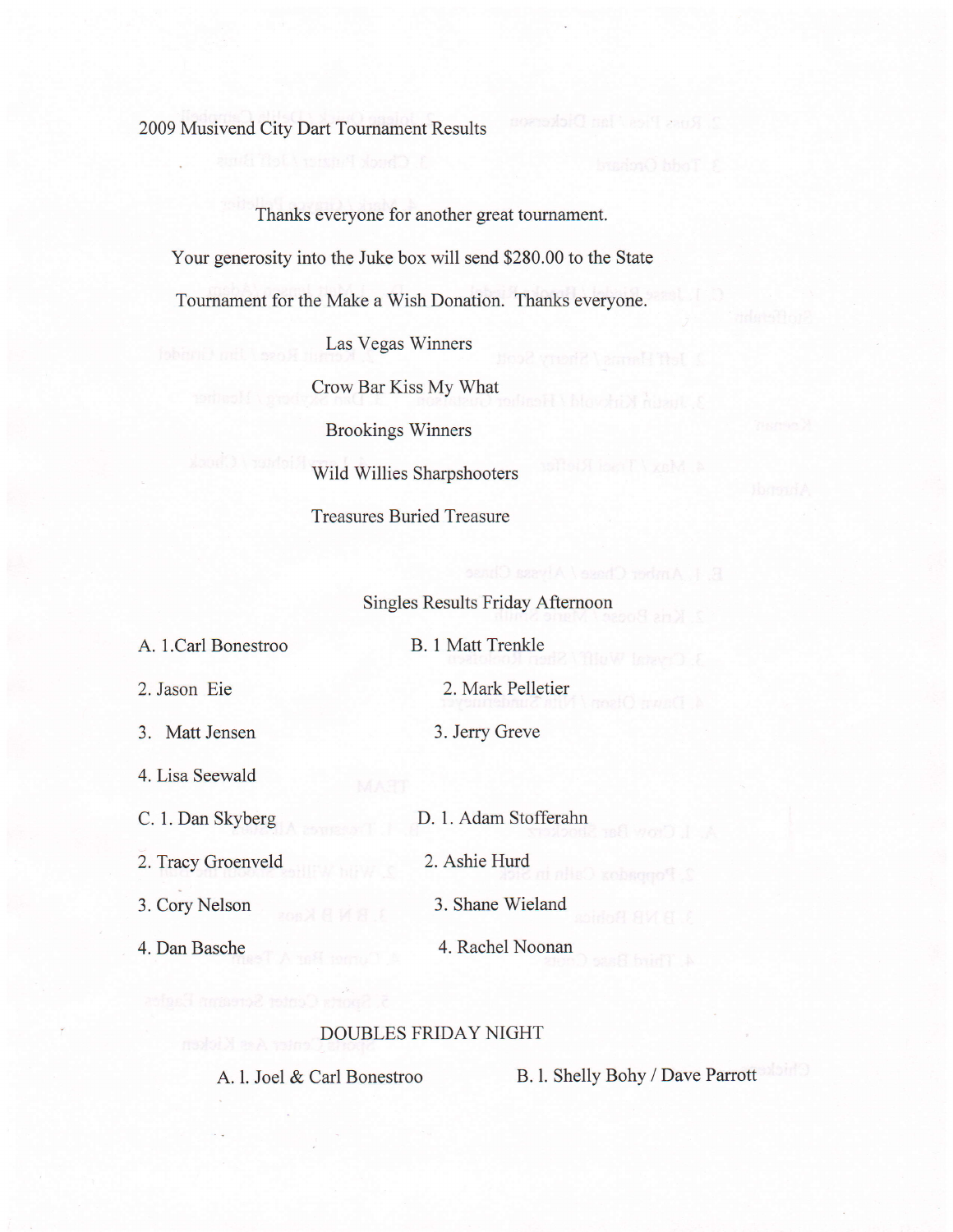2. Russ Pies / Ian Dickerson 2. Jolene Quick / Delila campbell

. 3. Todd Orchard 3. Chuck Putzier / Jeff Buus

4. Mark / Gravce Pelletier

c. 1. Jesse Riedel / Brooks Riedel D. 1.Matt Jensen /Adam Stofferahn

2. Jeff Harms / sherry Scott 2. Kermit Rose / Jim Gruidel

3. Justin Kirkvold / Heather Gustafson 3. Dan Skyberg / Heather

Keenan

4. Max / Traci Rieffer 4. LarryRichter / Chuck Ahrendt

- E. 1. Amber Chase / Alyssa Chase
	- 2. Kris Boese / Marie Smith

3. Crystal Wulff / Sheri Roelofsen

4. Dawn Olson / Nita Sundermeyer

## TEAM

A. 1. Crow Bar Shockerz B. 1. Treasures All Stars

- 
- 3.BNBBohica 3.BNBKaos

- 
- 2. Poppadox Calln in Sick 2. Wild Willies Shootn the Bull
	-
- 4. Third Base Coots 4. Corner Bar A Team
	- 5. Sports Center Screamn Eagles

## Sports Center Ass Kicken

Chickens and evect voice vitadis J at